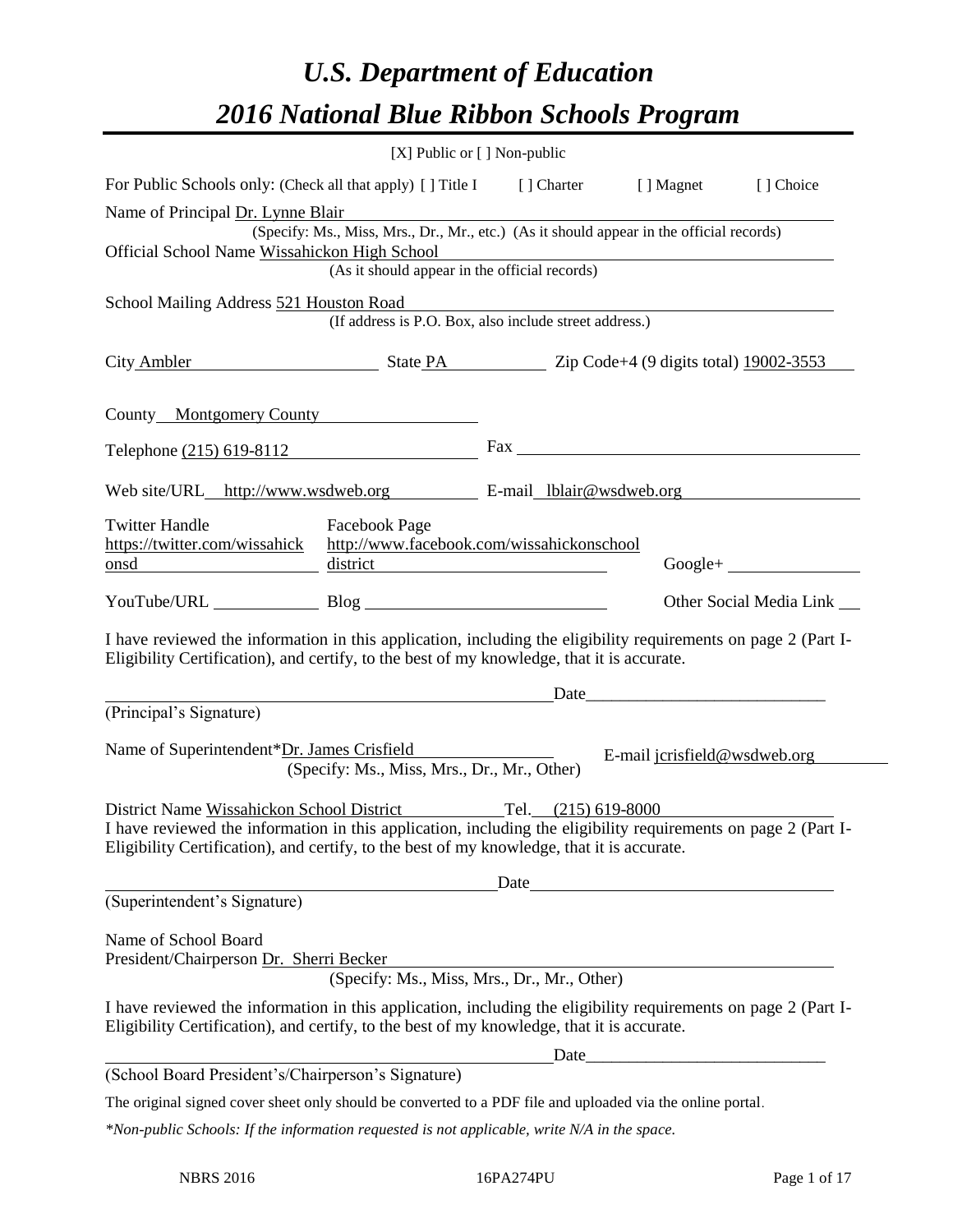The signatures on the first page of this application (cover page) certify that each of the statements below, concerning the school's eligibility and compliance with U.S. Department of Education and National Blue Ribbon Schools requirements, are true and correct.

- 1. The school configuration includes one or more of grades K-12. (Schools on the same campus with one principal, even a K-12 school, must apply as an entire school.)
- 2. The public school has met their state's accountability requirements (i.e., avoided sanctions) in participation, performance in reading (or English language arts) and mathematics, and other academic indicators (i.e., attendance rate and graduation rate) using the most recent accountability results available for the year prior to nomination.
- 3. To meet final eligibility, a public school must meet the state's accountability requirements (i.e., avoided sanctions) in participation, performance in reading (or English language arts) and mathematics, and other academic indicators (i.e., attendance rate and graduation rate) for the year in which they are nominated (2015-2016) and be certified by the state representative. Any status appeals must be resolved at least two weeks before the awards ceremony for the school to receive the award.
- 4. If the school includes grades 7 or higher, the school must have foreign language as a part of its curriculum.
- 5. The school has been in existence for five full years, that is, from at least September 2010 and each tested grade must have been part of the school for the past three years.
- 6. The nominated school has not received the National Blue Ribbon Schools award in the past five years: 2011, 2012, 2013, 2014, or 2015.
- 7. The nominated school has no history of testing irregularities, nor have charges of irregularities been brought against the school at the time of nomination. The U.S. Department of Education reserves the right to disqualify a school's application and/or rescind a school's award if irregularities are later discovered and proven by the state.
- 8. The nominated school or district is not refusing Office of Civil Rights (OCR) access to information necessary to investigate a civil rights complaint or to conduct a district-wide compliance review.
- 9. The OCR has not issued a violation letter of findings to the school district concluding that the nominated school or the district as a whole has violated one or more of the civil rights statutes. A violation letter of findings will not be considered outstanding if OCR has accepted a corrective action plan from the district to remedy the violation.
- 10. The U.S. Department of Justice does not have a pending suit alleging that the nominated school or the school district as a whole has violated one or more of the civil rights statutes or the Constitution's equal protection clause.
- 11. There are no findings of violations of the Individuals with Disabilities Education Act in a U.S. Department of Education monitoring report that apply to the school or school district in question; or if there are such findings, the state or district has corrected, or agreed to correct, the findings.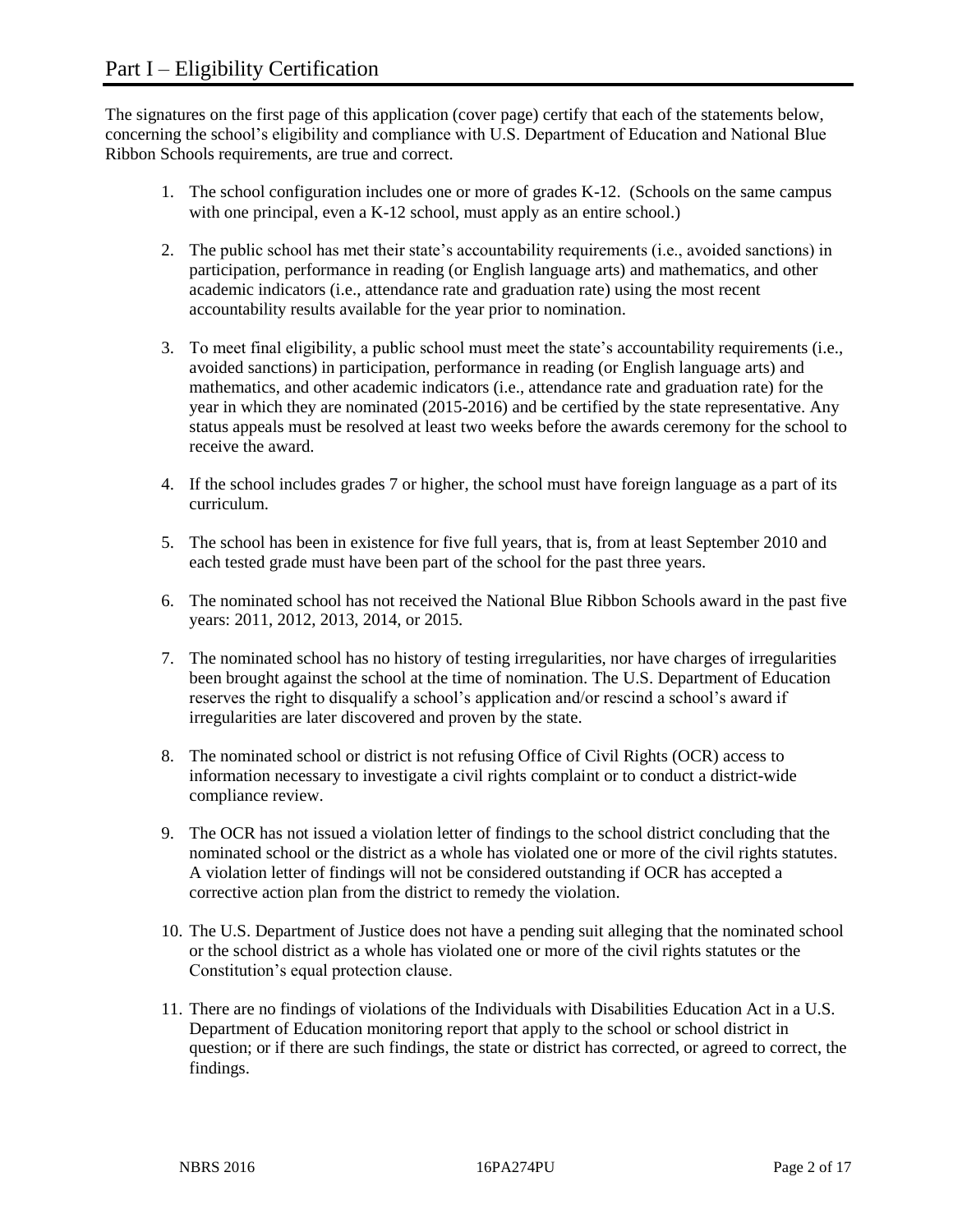# **Data should be provided for the most recent school year (2015-2016) unless otherwise stated.**

# **DISTRICT**

1. Number of schools in the district  $\frac{4}{4}$  Elementary schools (includes K-8) (per district designation):  $\frac{1 \text{ Middle/Junior high schools}}{}$ 1 High schools 0 K-12 schools

#### 6 TOTAL

**SCHOOL** (To be completed by all schools)

- 2. Category that best describes the area where the school is located:
	- [] Urban or large central city [ ] Suburban with characteristics typical of an urban area [X] Suburban [ ] Small city or town in a rural area [ ] Rural
- 3. Number of students as of October 1, 2015 enrolled at each grade level or its equivalent in applying school:

| Grade                           | # of         | # of Females | <b>Grade Total</b> |
|---------------------------------|--------------|--------------|--------------------|
|                                 | <b>Males</b> |              |                    |
| <b>PreK</b>                     | 0            | 0            | 0                  |
| $\mathbf K$                     | 0            | 0            | $\Omega$           |
| 1                               | 0            | 0            | 0                  |
| $\boldsymbol{2}$                | 0            | 0            | 0                  |
| 3                               | 0            | 0            | 0                  |
| 4                               | 0            | 0            | $\theta$           |
| 5                               | 0            | 0            | 0                  |
| 6                               | 0            | 0            | $\theta$           |
| 7                               | 0            | 0            | 0                  |
| 8                               | 0            | 0            | 0                  |
| 9                               | 163          | 171          | 334                |
| 10                              | 170          | 169          | 339                |
| 11                              | 157          | 153          | 310                |
| 12 or higher                    | 190          | 172          | 362                |
| <b>Total</b><br><b>Students</b> | 680          | 665          | 1345               |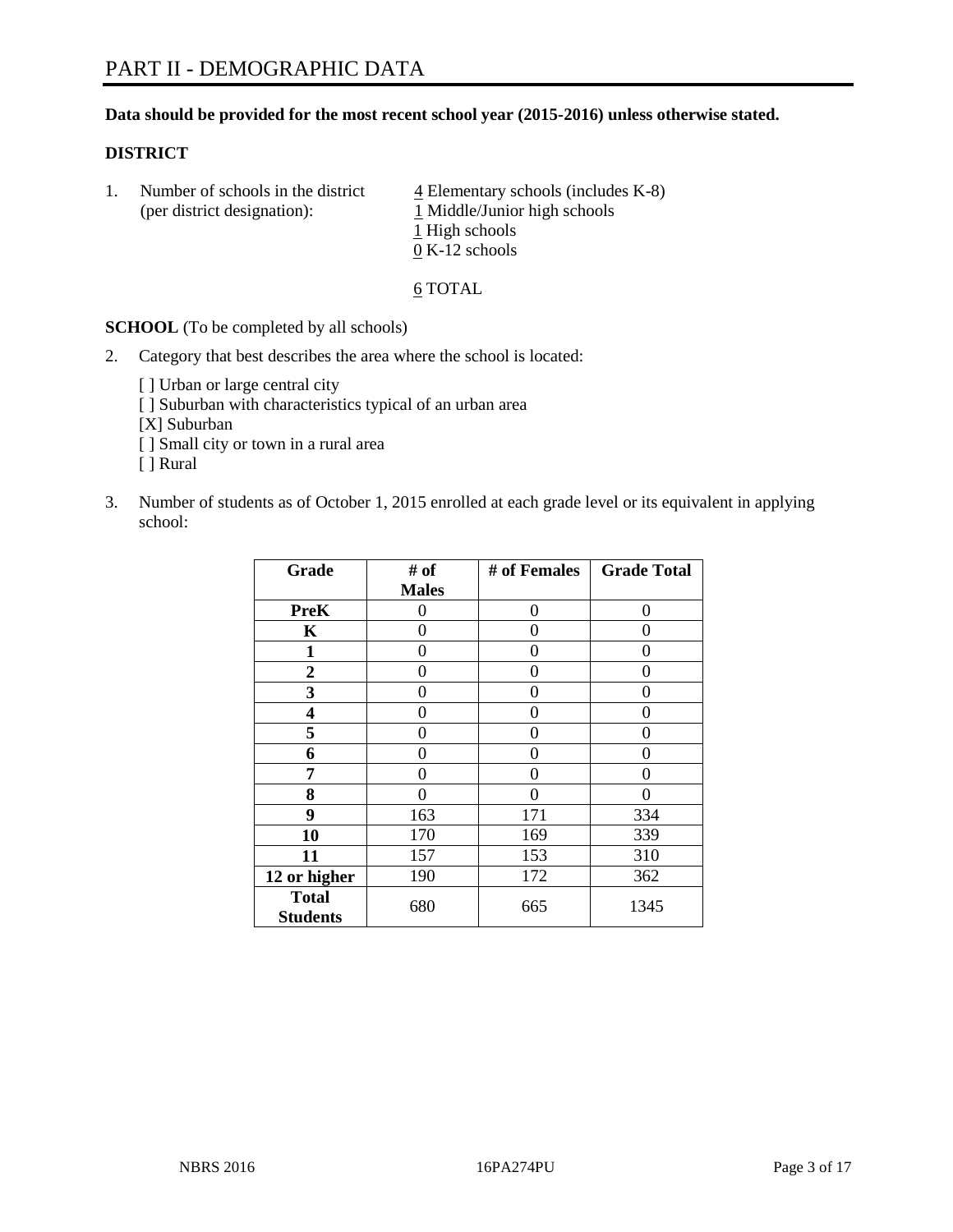the school: 14 % Asian

4. Racial/ethnic composition of  $\qquad 0\%$  American Indian or Alaska Native 11 % Black or African American 5 % Hispanic or Latino 0 % Native Hawaiian or Other Pacific Islander 65 % White 5 % Two or more races **100 % Total**

(Only these seven standard categories should be used to report the racial/ethnic composition of your school. The Final Guidance on Maintaining, Collecting, and Reporting Racial and Ethnic Data to the U.S. Department of Education published in the October 19, 2007 *Federal Register* provides definitions for each of the seven categories.)

5. Student turnover, or mobility rate, during the  $2014 - 2015$  school year:  $10\%$ 

This rate should be calculated using the grid below. The answer to (6) is the mobility rate.

| <b>Steps For Determining Mobility Rate</b>         | Answer |  |
|----------------------------------------------------|--------|--|
| $(1)$ Number of students who transferred to        |        |  |
| the school after October 1, 2014 until the         | 76     |  |
| end of the 2014-2015 school year                   |        |  |
| (2) Number of students who transferred             |        |  |
| <i>from</i> the school after October 1, 2014 until | 57     |  |
| the end of the 2014-2015 school year               |        |  |
| (3) Total of all transferred students [sum of      | 133    |  |
| rows $(1)$ and $(2)$ ]                             |        |  |
| (4) Total number of students in the school as      | 1386   |  |
| of October 1, 2014                                 |        |  |
| $(5)$ Total transferred students in row $(3)$      | 0.096  |  |
| divided by total students in row (4)               |        |  |
| $(6)$ Amount in row $(5)$ multiplied by 100        | 10     |  |

6. English Language Learners (ELL) in the school: 2 %

25 Total number ELL

Specify each non-English language represented in the school (separate languages by commas): Currently: Arabic, Finnish, Korean, Tagalog, Spanish, Igbo, and Vietnamese

| Students eligible for free/reduced-priced meals: | 20 %       |
|--------------------------------------------------|------------|
| Total number students who qualify:               | <u>269</u> |

8. Students receiving special education services: 17 % 228 Total number of students served

Indicate below the number of students with disabilities according to conditions designated in the Individuals with Disabilities Education Act. Do not add additional conditions. It is possible that students may be classified in more than one condition.

| 9 Autism                              | 0 Orthopedic Impairment                 |
|---------------------------------------|-----------------------------------------|
| 1 Deafness                            | 41 Other Health Impaired                |
| 0 Deaf-Blindness                      | 146 Specific Learning Disability        |
| 9 Emotional Disturbance               | 2 Speech or Language Impairment         |
| 0 Hearing Impairment                  | 0 Traumatic Brain Injury                |
| 19 Mental Retardation                 | 1 Visual Impairment Including Blindness |
| $\underline{0}$ Multiple Disabilities | <b>0</b> Developmentally Delayed        |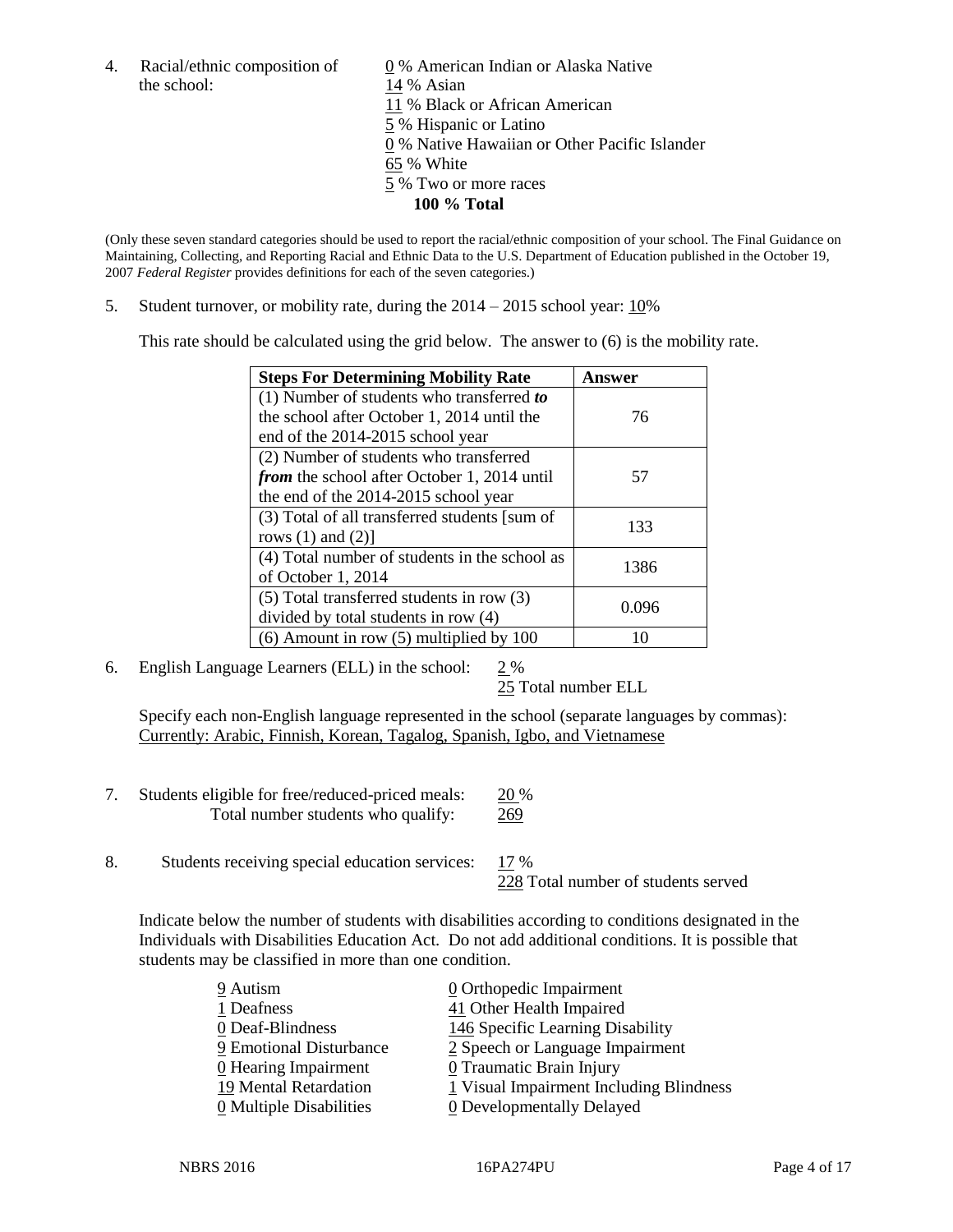- 9. Number of years the principal has been in her/his position at this school:  $1$
- 10. Use Full-Time Equivalents (FTEs), rounded to nearest whole numeral, to indicate the number of school staff in each of the categories below:

|                                       | <b>Number of Staff</b> |
|---------------------------------------|------------------------|
| Administrators                        |                        |
| Classroom teachers                    | 109                    |
| Resource teachers/specialists         |                        |
| e.g., reading, math, science, special | 5                      |
| education, enrichment, technology,    |                        |
| art, music, physical education, etc.  |                        |
| Paraprofessionals                     | 22                     |
| Student support personnel             |                        |
| e.g., guidance counselors, behavior   |                        |
| interventionists, mental/physical     |                        |
| health service providers,             | 8                      |
| psychologists, family engagement      |                        |
| liaisons, career/college attainment   |                        |
| coaches, etc.                         |                        |

- 11. Average student-classroom teacher ratio, that is, the number of students in the school divided by the FTE of classroom teachers, e.g.,  $22:1$  21:1
- 12. Show daily student attendance rates. Only high schools need to supply yearly graduation rates.

| <b>Required Information</b> | 2014-2015 | 2013-2014 | 2012-2013 | 2011-2012 | $2010 - 201$ |
|-----------------------------|-----------|-----------|-----------|-----------|--------------|
| Daily student attendance    | 95%       | 95%       | 96%       | 96%       | 96%          |
| High school graduation rate | 98%       | 98%       | 98%       | 97%       | 99%          |

# 13. **For high schools only, that is, schools ending in grade 12 or higher.**

Show percentages to indicate the post-secondary status of students who graduated in Spring 2015.

| <b>Post-Secondary Status</b>                  |     |
|-----------------------------------------------|-----|
| Graduating class size                         | 359 |
| Enrolled in a 4-year college or university    | 72% |
| Enrolled in a community college               | 19% |
| Enrolled in career/technical training program | 2%  |
| Found employment                              | 3%  |
| Joined the military or other public service   | 1%  |
| Other                                         | 3%  |

14. Indicate whether your school has previously received a National Blue Ribbon Schools award. Yes No X

If yes, select the year in which your school received the award.

15. In a couple of sentences, provide the school's mission or vision statement.

Wissahickon High School is an empowering academic community where all students are challenged to grow, learn, prosper, and realize their full personal, social, and intellectual potential, and to develop the life skills necessary to become respectful, responsible, and productive citizens of the global community.

16. **For public schools only**, if the school is a magnet, charter, or choice school, explain how students are chosen to attend.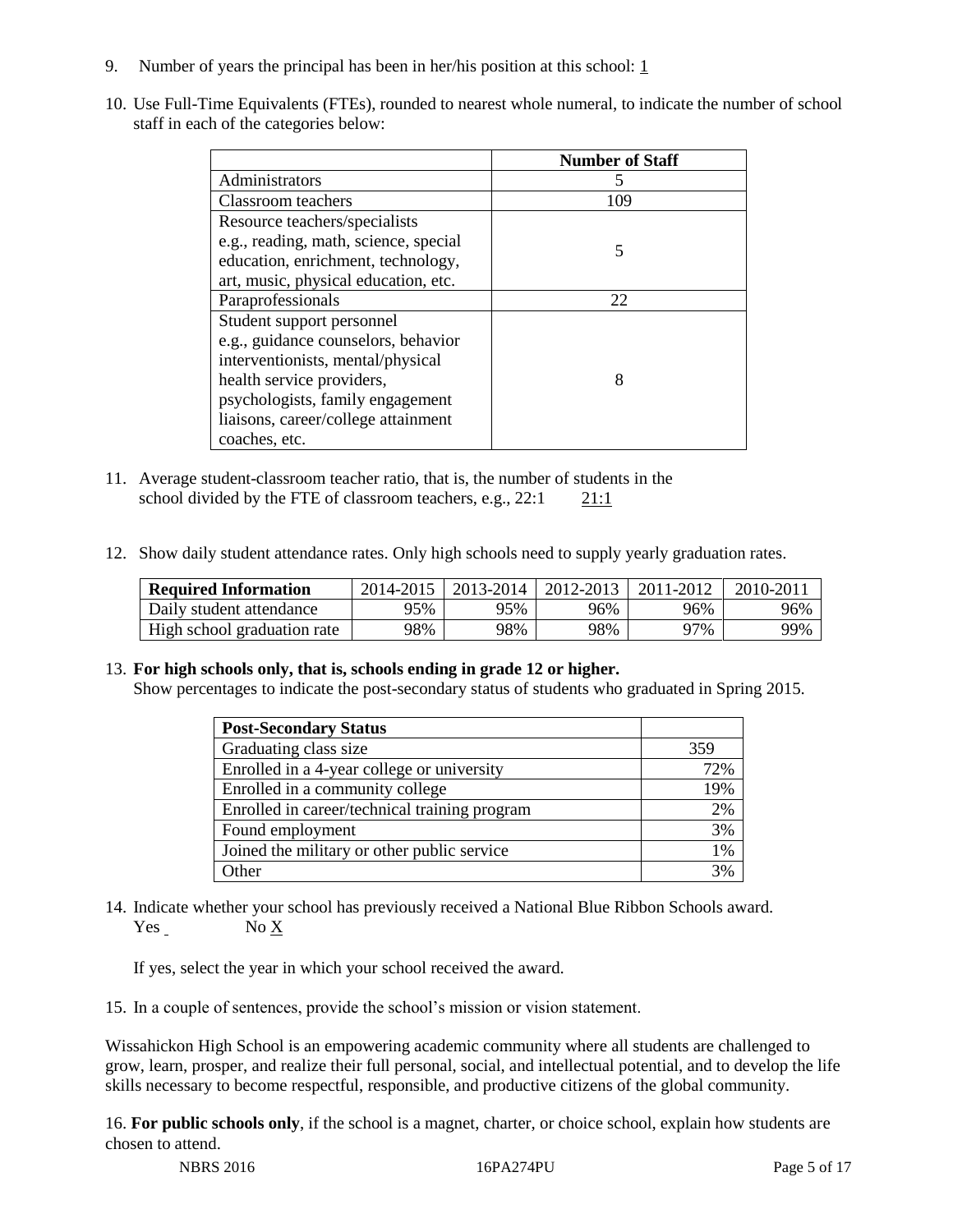# PART III – SUMMARY

Ranked 15th Best High School in Pennsylvania (2015 U.S. News and World Report), Wissahickon High School serves a diverse student body of approximately 1,350 students in grades 9, 10, 11, and 12. Wissahickon High School is located 22 miles north of Philadelphia in Montgomery County. The Wissahickon School District has a population of 32,260 and has approximately 4,550 students enrolled. The district encompasses Ambler Borough, Lower Gwynedd Township, Whitpain Township; the district includes an area of 25 square miles.

Wissahickon School District is a diverse social, ethnic, and economic residential community. WHS is recognized for offering rigorous courses and academic support services to prepare all students for college and career. This year, WHS received the highest School Performance Profile (SPP) score in the state of Pennsylvania - 101.8. The score reflects extra points calculated from the large number of students who earned advanced scores on the state, industry, and Advanced Placement/International Baccalaureate exams and earned Wissahickon High School the recognition of being the number one high school in the state.

Wissahickon families, staff, and community have high expectations for success and work together to help students meet those expectations. All courses are designed to challenge students to achieve their greatest potential through skillful application of differentiated instruction to meet the individual needs of all learners. WHS offers 18 Advanced Placement classes and 11 Honors courses, as well as a rich selection of electives. WHS has an extensive array of special education programs and services that provide the opportunity for all students to achieve their maximum potential. A Child Study Team comprised of building administrators, guidance counselors, a school psychologist, special and general education teachers, a speech-language therapist, occupational/physical therapists, a school nurse, and the student's parent/guardian designs specific instructional strategies to meet identified students' needs, academically and/or behaviorally, at all levels.

Guidance counselors support students academically and developmentally through collaboration with other staff, parents, and outside agencies. Counselors work diligently to ensure a successful transition from our Middle School to our High School. The 9th Grade Academy Team, comprised of the teachers, counselors, and administrators, helps ensure a smooth transition to high school; the team meets weekly to discuss intervention strategies to support all students. Throughout a student's tenure at WHS, a dedicated College and Career Guidance Counselor helps students and parents navigate the college/career planning process. In addition to meeting with students individually and in small groups, the counselors deliver a developmental guidance curriculum to all students based upon standards and best practice. The counselors frequently support teachers with guidance lessons in the classroom.

WHS prides itself on fostering a safe, peaceful, and respectful environment for all students and incorporates character education into classroom and co-curricular activities. Using the theme of "Paying it Forward" this year, students organize and participate in a wide range of community service initiatives and provide generous contributions of time, talent, and financial support to various charities. To further engage students emotionally, physically, socially, and culturally, WHS sponsors more than 30 diverse co-curricular clubs and programs ranging from art, music, drama, robotics, business, law, debate and speech, and the Gay Straight Alliance. Through club meetings, events, and competitions students gain additional leadership skills and experience, meet new friends, and explore their passions. Additionally, WHS offers 30 team sports for male and female student athletes which are offered during the fall, winter, and spring seasons. Students enjoy playing their favorite sports as part of the proud Trojan community while learning teamwork, perseverance, responsibility, physical endurance, commitment, and time management.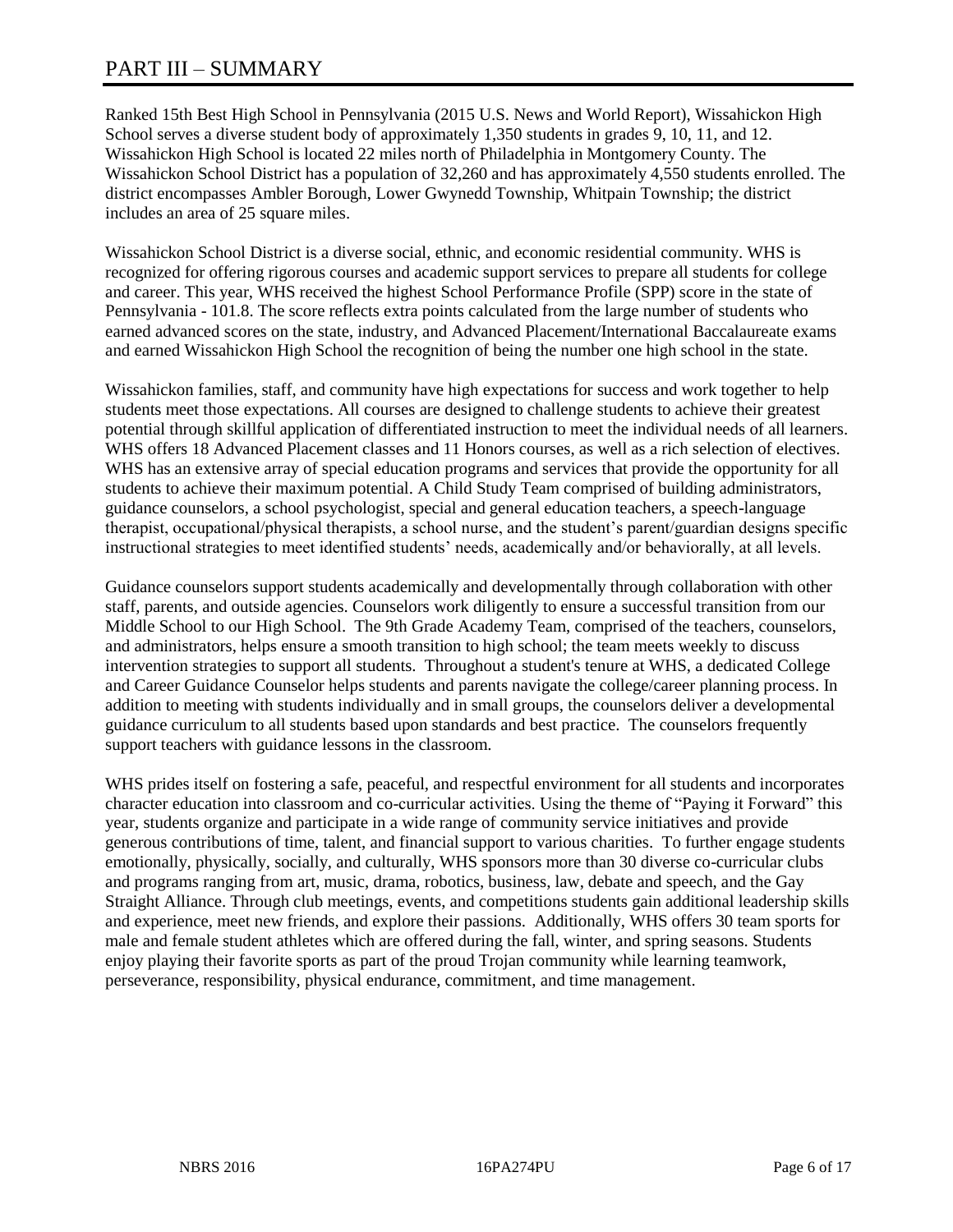A strong partnership with the WHS parent teacher organization further provides social and learning opportunities for students and families. Parent volunteers work closely with WHS staff and volunteer to support our dances, assemblies, and a variety of spirit related events.

WHS believes in celebrating achievements and uses a host of communication tools to share accomplishments with the school community and to provide parents with the information and resources they need to support their students. A bi-weekly Principal E-Newsletter is shared with all families and current news is posted on a weekly basis via the district website, Facebook, and Twitter pages. The WHS TV program tapes and broadcasts sporting and other school events via a cable TV channel, on demand channel, and YouTube.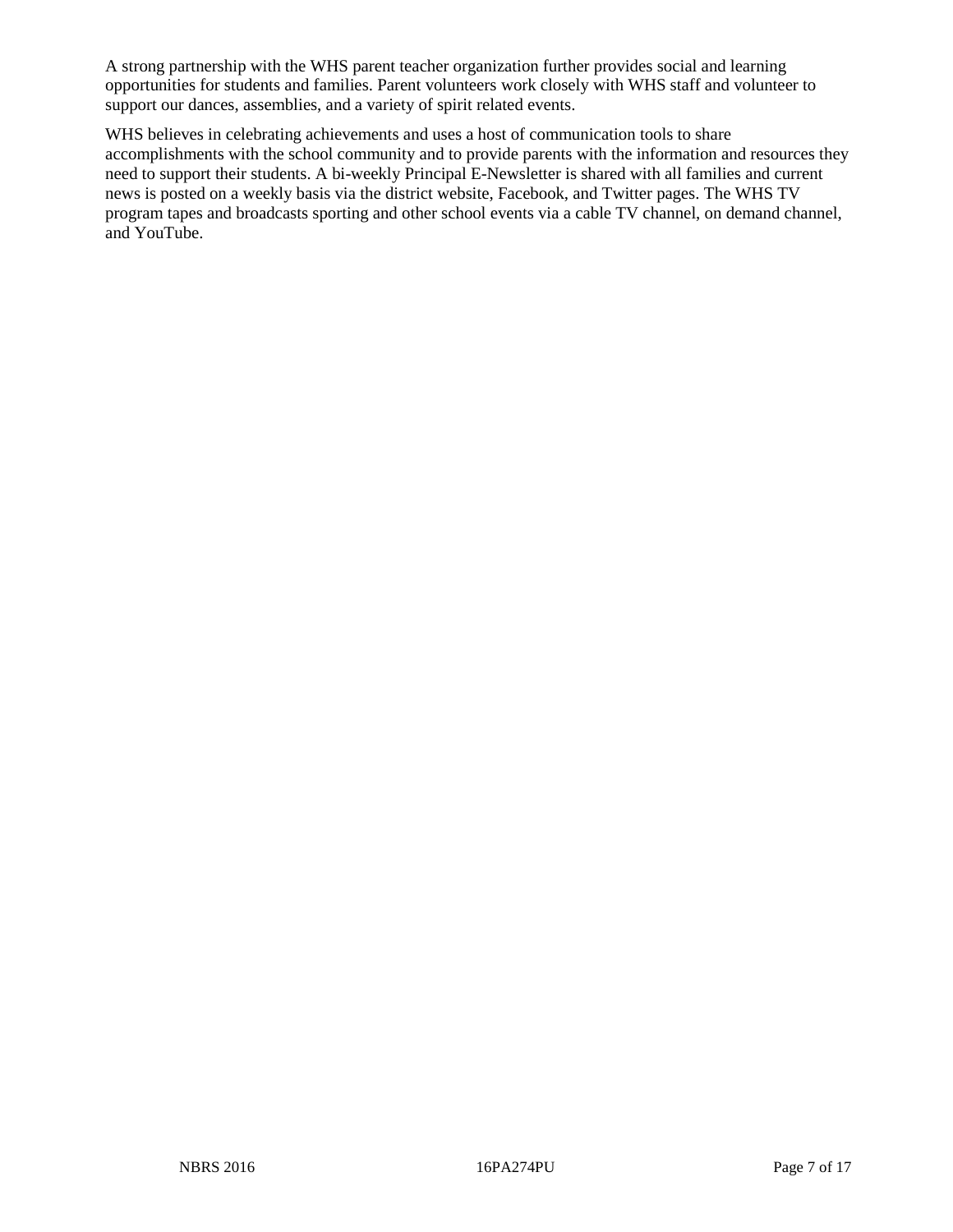# 1. Core Curriculum:

The core curriculum at Wissahickon High School provides a balance of learning opportunities for all students. The curriculum for all courses undergoes an in-depth review every six years and all curriculum is written by the teachers, with support and input from district curriculum specialists. Core course programming is rigorously designed at the academic and honors level, with the fundamental concepts and skills of both tiers reflecting parallel content and skill learning expectations and student outcomes. A minimum of two Advanced Placement course opportunities are also available to students in each of the core content areas. In all content areas, differentiated learning strategies that integrate assessment and engaging and responsive teaching practices support struggling learners to be successful.

English Language Arts: The Language Arts curriculum is aligned to the PA Core Standards and focuses on an integrated approach to language built on a collection of literature that includes mixed genres with an array of cultural perspectives. A wealth of fiction and nonfiction texts support the development of comprehension and fluent reading strategies, higher level thinking skills, and depth of knowledge throughout all grade levels. Non-fiction study is systematically developed over 9th and 10th grades in honors and academic level classes to lay the foundation of different modes of writing. Writing workshop targets the enhancement of grammar, language study, and deepening vocabulary. Students are required to read a variety of non-fiction essays within a given mode and to write original essays focusing on specific skills. This foundation is reinforced and synthesized during the 11th and 12th grades. Students also have the opportunity to explore elective options in areas such as acting and drama, journalism, creative writing, and public speaking. Students are required to enroll in Language Arts courses all four years of high school.

Mathematics: The Mathematics curriculum is aligned to the PA Core Standards and integrates the Standards of Mathematical Practice for all courses offered from 9th through 12th grade. Entering the high school, almost two thirds of the students have already successfully completed Algebra 1. The mathematics curriculum is designed to develop and strategically build upon mathematical concepts, skills, applications, and reasoning through Algebra, Geometry, Algebra II, Trigonometry, and Advanced Algebra to lay the foundation for Calculus. Students learn the basic concepts through practice and problem solving, gaining immediate exposure to more advanced math concepts and skills within the context of a problem. Students work collaboratively in small groups to share and develop approaches to mathematical processes and methods for solving problems. Students have the opportunity to explore probability and statistics courses as additional offerings. Enrollment in Mathematics courses are required at least three of the four years with the vast majority of our students continuing their studies in this area during their senior year.

Science: Aligned to the PA Academic Standards, the Science curriculum is designed to develop scientifically literate students who understand key concepts, scientific principles, the natural world, and scientific thinking. The science program commences with the overarching concepts within Physical Science, then develops more extensively through Biology, Chemistry, and Physics. Additional curricular offerings provide students with the opportunity to explore other scientific areas including oceanography, astronomy, anatomy and physiology, sports medicine, and forensics. Fundamental and interdisciplinary skills are acquired through lab activities, with students learning through hands-on exploration and real-time application of concepts in both an independent and collaborative setting. Alignment to the PA Core Standards requires students to engage in scientific research, writing, and analysis of scientific literature. Students are given the opportunity to observe, engage and instruct each other, and experiment with ideas and hypotheses. Science courses, including a lab activity, are required at least three of the four years of high school.

Social Studies: The Social Studies curriculum is aligned to the PA Academic Standards for concepts within History, Geography, Economics, and Government and the PA Core Standards for the integration of Reading and Writing skills. The program is designed to prepare students to think and write analytically through a historical context while progressing through integrated aspects and themes within World History, United States History, and current issues. In addition to the historical curriculum, students can elect courses that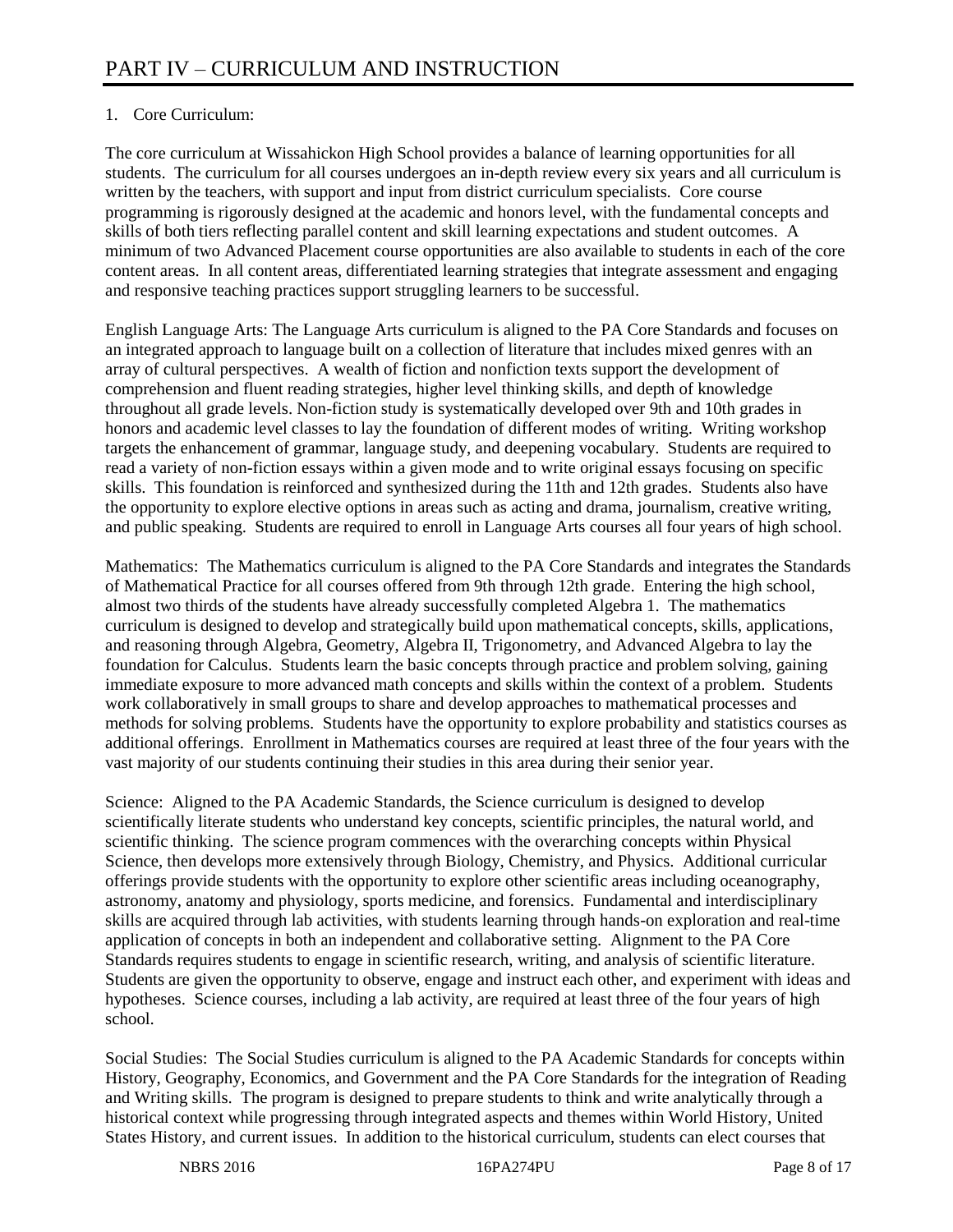explore the social sciences. Students are taught the significance of formulating their own independent analytical arguments based on historical texts. Grade level conversations are established and developed as students progress through their high school studies. Essential knowledge is derived through peer conversations and reading of the text, and students utilize the information to formulate arguments and demonstrate differentiated perspectives to communicate informed opinions grounded in evidence. Information is gathered through various resources including political cartoons, primary source images, nonfiction texts, film, and fictional work that connect to history. Students are required to enroll in Social Studies courses in all four of their high school years.

To support preparation for college and career expectations, a multitude of skills are embedded within our curricular program. The one-to-one initiative develops the integration of essential technology tools such as google docs and various Microsoft applications to develop written documents, presentations, and data collection spreadsheets. Course offerings, particularly for students in the upper grade levels, allow students to elect to study areas of interest that support or ignite pursuits post high school. Access to the rigors of Advanced Placement courses are also available to all students. Within our courses, students are given opportunities to work independently and work collaboratively in small groups. Written analysis, reflection, and defense of ideas, hypothesis, and learning are incorporated into lesson goals and tasks. Students learn to manage their time and balance various school and personal obligations. The Guidance program at Wissahickon High School also supports progress through college and career exploration by monitoring students academically and developmentally. Beginning in Grade 9, students begin career interest exploration and post high school pathways through individual counseling, student and parent workshops, grade level and small group sessions, and classroom-based lessons. Guidance counselors support students through the course selection process and encourage students to build a challenging program that will extend their learning and support their future career and college-ready educational pursuits.

# 2. Other Curriculum Areas:

Wissahickon offers a robust series of elective options at all grade levels in multiple curricular areas to support the development and growth of well-rounded student interests.

World Language: The World Language program allows students to select the development of at least one of four languages: French, German, Japanese, or Spanish. At the high school, students are required to complete at least two years of a World Language. The program commences at the middle school, allowing students at the high school to complete four levels of language instruction plus an Advanced Placement offering by the conclusion of the senior year in whichever language strand they choose to pursue. From the beginning of their World Language experience, students are immersed in the language and challenged to communicate in that language with teacher support. Students also have the opportunity to add or transition to a second language offering during their high school experience. All World language courses provide a balance of culture, context, and language acquisition. Essential knowledge and skills are developed through procurement of reading, writing, listening, and speaking skills using authentic instructional materials and enhancing language skills through grammar and vocabulary, dramatization, reading, writing and analyzing poetry, reading and analyzing pieces of literature, music, and technology applications.

Arts: Both the Visual Arts and Performing Arts programs include elective course offerings that span grades 9 through 12. The Visual Arts program is designed to first develop introductory skills and then progress through a sequence of more complex concepts and expression to create portfolios. Student have the opportunity to foster creativity, display viewpoint, and develop the ability to critique within the areas of drawing, painting, ceramics, sculpture, digital photography, 3-dimentional expressions, computer graphics, and web design. Essential skills and knowledge are acquired through investigation of concepts, exploration of ideas and design interpretation, practice of skills, revision of design elements and principles, and software application and integration.

The Performing Arts program offers a balance of performance-based and academic concepts and skills encompassing both choral and instrumental music opportunities. In the instrumental realm, students can elect to target band or strings offerings to continue to develop and extend music proficiency with one or more instruments. Vocal music opportunities are explored first through choral groups, with the option in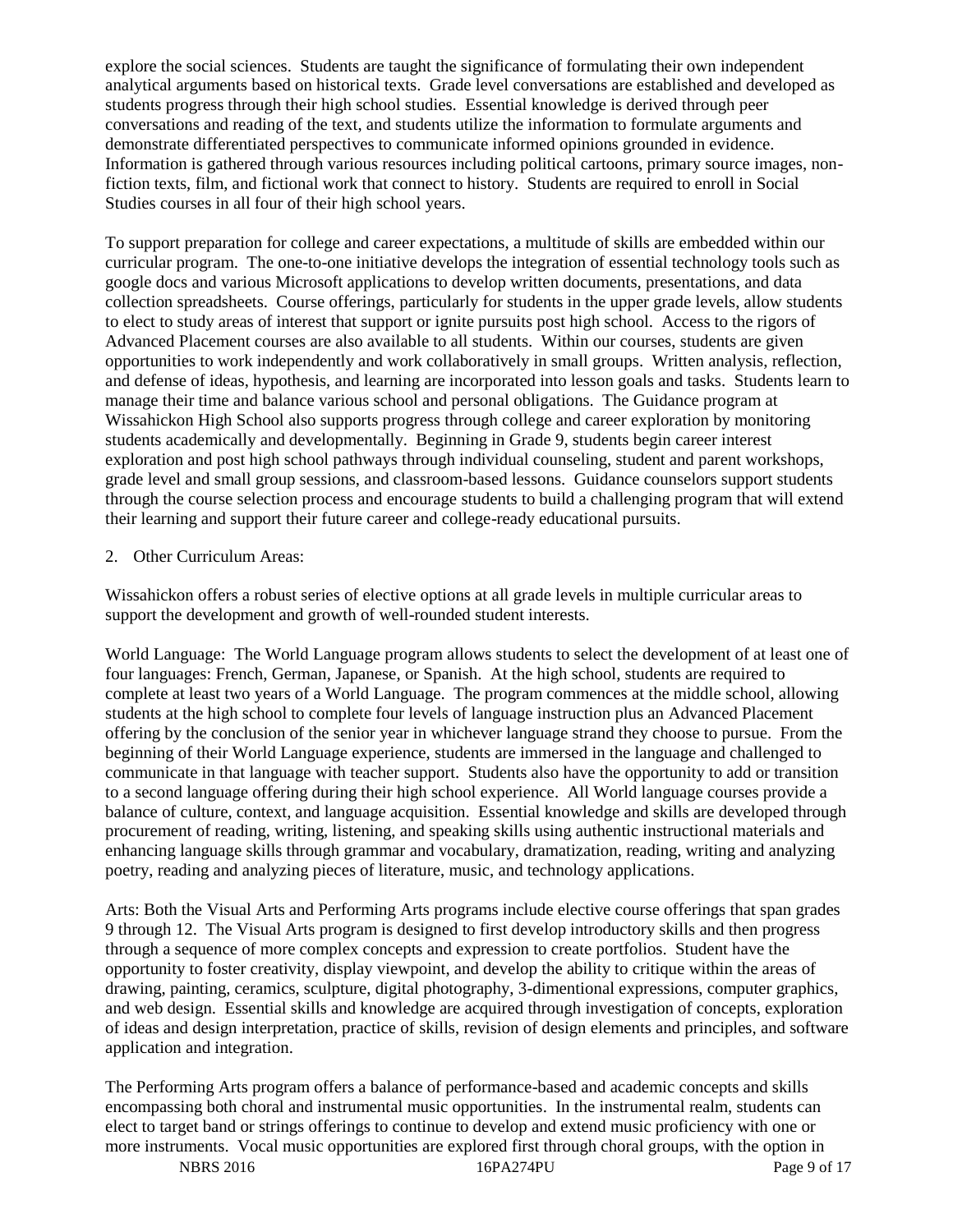grades 11 or 12 to pursue voice lab, which is designed to enhance vocal talent within a solo performance. Students with an affinity and appreciation for aspects of music can deepen their knowledge and skills through music history and music theory course opportunities. Students in all grade levels can elect to tryout for instrumental or performing roles in the annual musical production. In all instances, students are taught and inspired to express their unique talents in the visual, fine, and performing arts.

Health and Physical Education: The Health and Physical Education program is founded in the development of aspects of physical, mental, and social health, nutrition, safety, and lifelong fitness. The program commences with a full year integrated Wellness program in Grade 9, which combines both health and physical education components in cardiovascular and muscular fitness, team sports, and leisure activities. Students fulfill the health requirement in Grade 11 where the program targets personal health and safety related to disease, social issues, nutrition, and CPR/First Aid, where students have the opportunity to seek certification. Physical Education opportunities are required, but not limited to, one semester in a student's sophomore and senior years. The Physical Education program is designed as a series of electives that meet the diverse interest and fitness needs of our students. Course offerings target lifetime fitness activities, team and competitive sports, rhythm and dance routines, cardiovascular and aerobic fitness, adventure education rope climbing, outdoor survival skills, and trail biking. Students have options to try skills at different levels to match their own personal wellness needs. Within the composite health and physical education program, essential knowledge and skills are acquired through fitness and nutrition tracking, real-life applications, and problem solving.

Business: The Business Education and Computer Science program has opportunities available to students in Grades 9 through 12 and is designed to develop business and computer related skills. Elective strands target aspects of finance and accounting, explorations in business and technology applications, retail management, marketing, international business, law, entrepreneurship, and computer programming. As part of the Business Education program, a student-run school store continues to thrive and support school pride. Overarching foundational courses serve as prerequisites in Grade 9, then allowing students to elect specific course options that pique their interest as they progress through their senior year.

Family and Consumer Science: The elective offerings that comprise the Family and Consumer Science program span grades 9 through 12. The curriculum provides students the opportunity to develop skills and knowledge related to the areas of family life and food preparation. Students can elect to explore areas related to nutrition, preparation techniques, baking, gourmet and international foods, and child development and parenting. As part of the child development curriculum, students work with small children in the Wissahickon Early Learning Lab.

Technology: The technology Education program opportunities span grades 9 through 12 offering a series of courses that allow students to explore technical and production elements. The technological aspects of the program are centered on design theory, introductory components of engineering, electricity and circuits, electronics and robotics, and computer drafting. Production elements encompass television and video editing, show production, and on-air delivery. Essential knowledge and skills are developed through an emphasis on solving a variety of challenging problems through technology integration, selection of appropriate tools and materials, and exploring various processes.

In addition to the elective program offerings provided at Wissahickon High School, students can apply to explore and pursue additional health and technical careers through part-time programs such as construction trades, engineering and manufacturing, health and human services, power and transportation, and visual communications provided by the North Montco Technical Career Center.

3. Instructional Methods and Interventions:

Wissahickon School District employs a variety of instruction and intervention models to support all learners within the K-12 system. At Wissahickon High School, students are given many opportunities to learn and think critically, developing essential skills and engaging in real world applications necessary for college and career, with supports available in and beyond the classroom.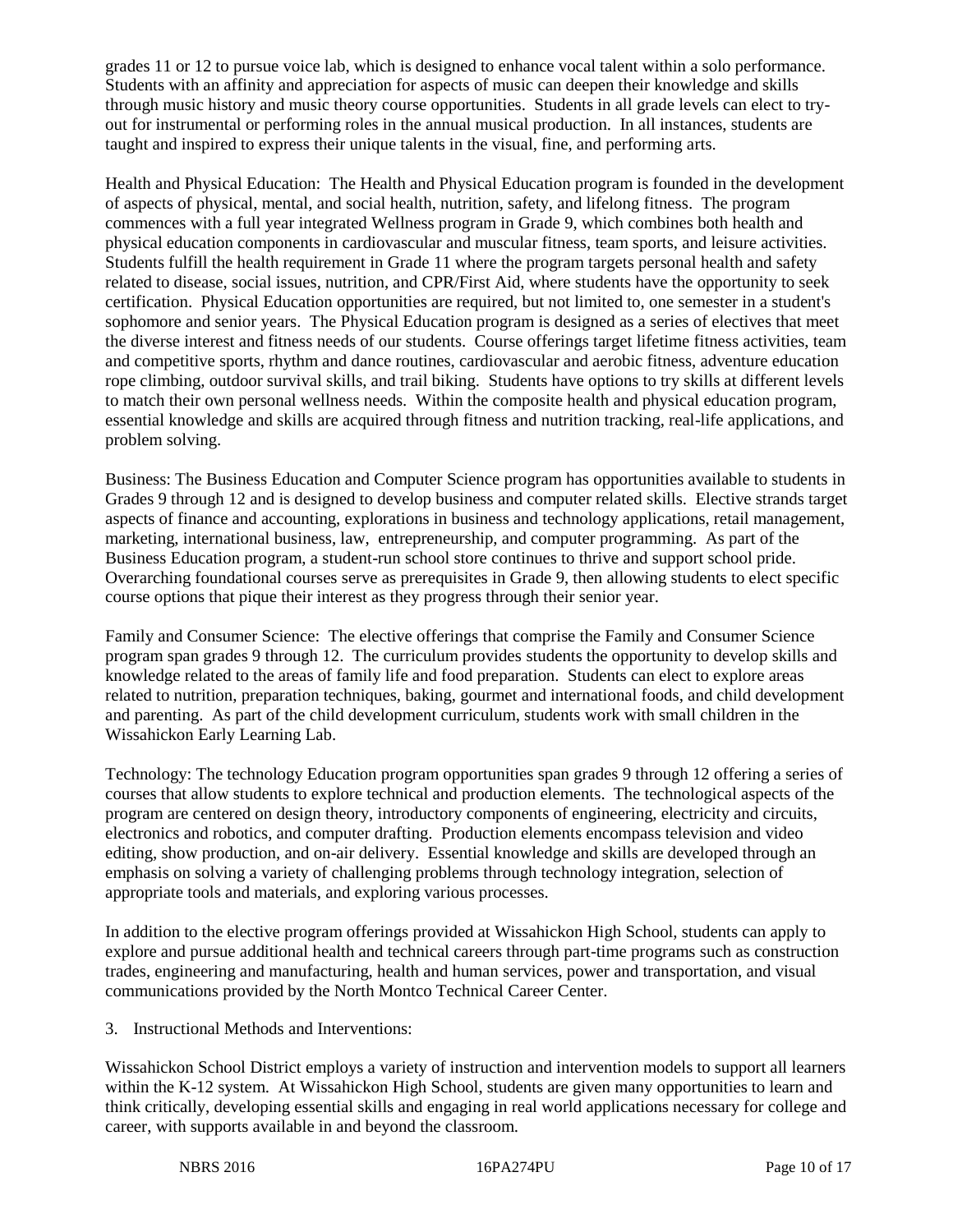Upon entering the high school, students are part of the team-oriented environment of the 9th Grade Academy. Grade level and content area teams work collaboratively to create a nurturing environment, monitor the progress of individual students, and provide interventions to support the success of each student.

The implementation of a one-to-one student laptop initiative at the secondary level has had a significant impact on the diversified instructional approaches and methods employed by teachers and engaging learning opportunities available to students. Technology tools accessed by teachers and students are used to facilitate engaging learning opportunities, online discussion and collaboration, virtual investigations, and access to a multitude of resources based on student need. Google documents create a collaborative space for students to share ideas and thinking. Classroom OneNote documents support individual student needs through posting of notes, supportive documents and videos, and leveled assignments on individual student pages.

Teachers integrate differentiated learning strategies that are assessment driven, responsive, and engaging for all learners. Formative assessments guide instructional planning and delivery to meet the needs of diverse learners. Differentiated instructional strategies include small group learning, tiered assignments and activities, flipped learning, use of scaffolds, student choice opportunities, and execution of various products. Examples of strategies that support high levels of learning and achievement related to the development of reading and writing skills include literature circles, Genius Hour, writing workshops, peer editing, and independent reading projects and presentations. Modeling, real-life application and problem-solving activities, small group discussion, and hands-on activities engage students in relevant math and science content learning. Second chance learning opportunities are employed across classrooms to allow students an opportunity to take part in the re-teaching of concepts and skills and re-assess their learning.

Co-teaching classrooms provide in class support to all students, particularly Special Education students. The co-teaching teams deliver instruction using a variety of strategies to work with small groups and individual students. Direct Instruction classrooms provide explicit instruction to special education students with the greatest learning needs in a small group setting. Study Skills classes offer additional contact with the Special Education teacher to provide time to support the student and to help the student develop study and organizational skills and strategies.

Integrated into the school day on two of the six days in the rotation is the Intervention and Enrichment (I/E) period. During I/E, students select teacher designed sessions that include new and expanded learning opportunities, as well as remediation to students needing additional support, including at the Honors and AP level.

For students who do not achieve a proficient score on a Keystone Exam at the end of course, they are enrolled in a content related remediation course for the following semester to receive individualized reteaching of targeted concepts and skills.

4. Assessment for Instruction and Learning and Sharing Assessment Results:

Wissahickon High School administrators, teachers, and students continue to strive for excellence while supporting the various needs of all learners. A variety of assessment data is strategically analyzed in multiple tiers, including the overarching school level, grade/course level, and individual classroom level to inform student achievement and school enhancement goals. Assessment tools, such as Performance Tracker, eMetric, PVAAS, and College Board Reporting are accessed to develop reports to further analyze the achievement of targeted groups of students and within curricular concepts and skills. Achievement results from state and national assessments are reported to parents and the community annually by the district as part of a public Board presentation and through the Annual Report brochure.

At the school level, a data team, which is comprised of administrative and teacher representatives, is established to analyze, aggregate, and disaggregate results of national, state, and local assessments, including AP Exams, PSAT, SAT, Keystone Exams achievement and growth data, CDT results, and system demographic data, such as discipline and attendance data. The focus points within the data include enrollment in AP courses, participation in AP, PSAT, and SAT exams, achievement and growth of demographic subgroups, and achievement within concept areas, reporting categories, and test type items.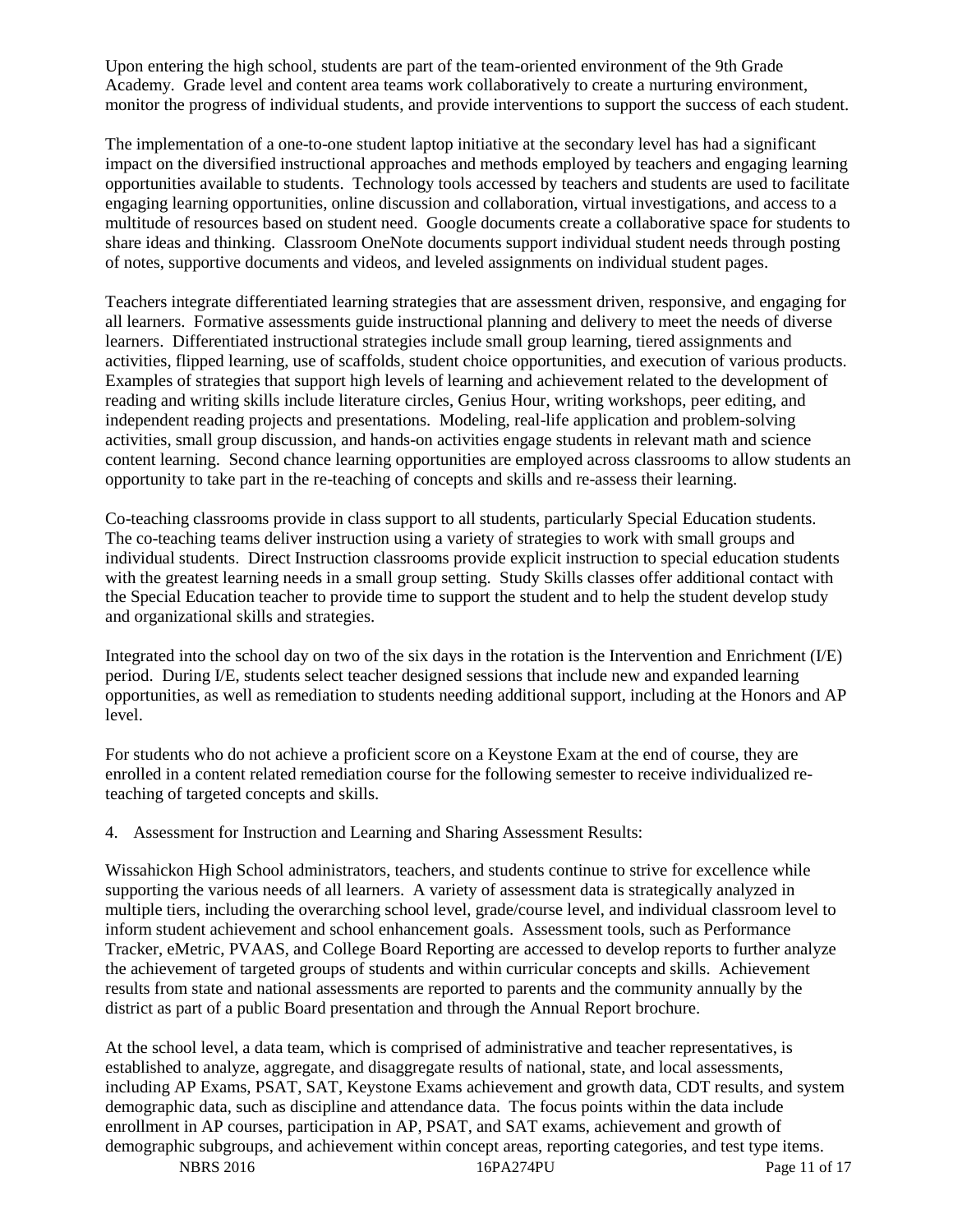The analysis by the data team identifies patterns and trends related to strengths and areas of concern within the achievement of all students, subgroups of students, and the structure of school programs. The data team engages in discussions of root causes and data-informed decision-making strategies to support closing the achievement gap, development of college and career readiness skills, and enhancement of school goals; an action plan is developed to target identified areas of need while continuing to strengthen prolonged areas of success. More specifically, to target the achievement gap, the plan for the current school year focuses on remediation opportunities for students during and after the school day, staff development opportunities for our faculty on issues related to the achievement gap and equitable opportunities for all students, efforts to highlight and support differentiated teaching practices in the classroom, and the development of mentorship opportunities for affected students. Data team representatives share and collect feedback from their respective departments to communicate to and engage the entire staff in the process.

To support data analysis at the course and individual teacher level, data from multiple assessments is uploaded into Performance Tracker. Teachers and administrators run reports, evaluate the results of students through multiple lenses, and engage in collaborative conversations about practices promoting the success of all learners. In particular, Keystone Exam achievement and growth data, midterm exam, and final exam data is used to analyze the effectiveness of the curriculum, understand teacher impact on student learning, guide instruction in the Biology, Literature, and Algebra 1 Keystone related courses, as well as identify remediation needs of groups or individual students. Students enrolled in our Keystone related courses and remediation courses are administered the CDT twice during the school year – once in the fall and again in the winter. The data is used by teachers to identify areas to guide and support instructional needs of individual students, as well as groups of students. To support students in areas of need, differentiated learning experiences and remediation opportunities are employed for students at risk of not being successful.

At the classroom and individual teacher level, common unit assessments are a tool to consistently measure the achievement of students within the same course across various classrooms. To enhance the assessment for learning, teachers utilize the multitude of technological resources to create and employ a variety of preassessment and formative assessment tools to inform the teacher whether students are ready to move on and/or identify who needs re-teaching or clarification. Teachers gather formative data to drive instruction through needs assessments, "do now" warm-up exercises, classroom discussions, student-led symposiums, exit slips, lab reports, online forum posts, peer reviews, white boards, and using online tools such as Kahoot, Quizlet, and Nearpod.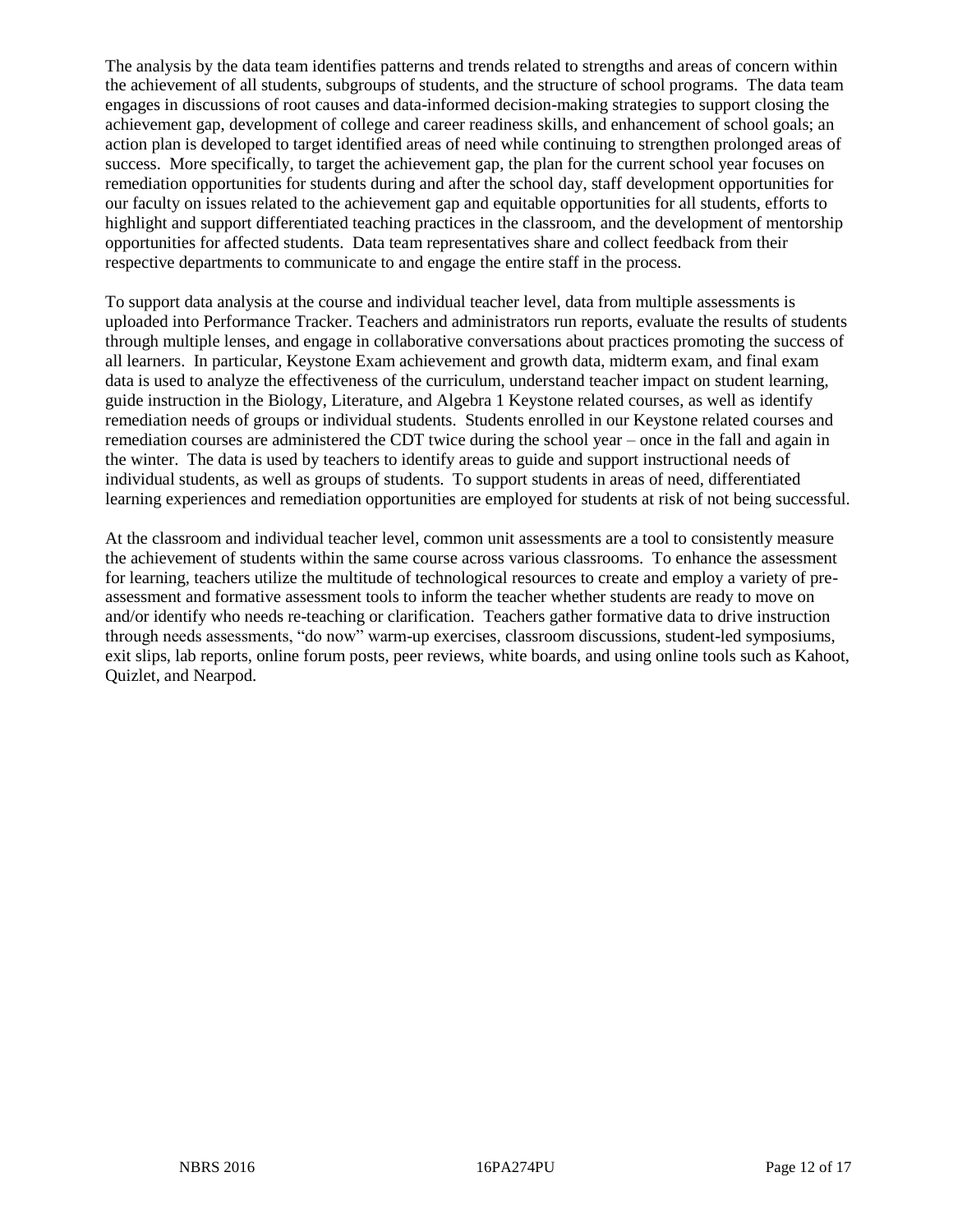# 1. School Climate/Culture:

At Wissahickon High School, all students are encouraged to be active participants in the entire school community. Before starting at WHS, a 9th Grade Orientation program is provided to both parents and students to ensure they understand the academic expectations, as well as the extra-curricular opportunities in the high school. Recognizing that 9th grade is a pivotal year in high school, all 9th grade students are assigned to teams where they are nurtured and supported as they transition to high school. Additionally, academically strong students may choose to volunteer to participate in the STARS program which is a peer-tutoring program providing support to struggling learners. Students are also given opportunities in their schedules to get extra help from teachers. For those students not needing extra help, enrichment opportunities are provided at that time in an effort to connect students with the school and teachers. Students are encouraged to participate in extra-curriculars and to help contribute to a positive school culture.

The WHS guidance department supports the social and emotional needs of all students. Counselors push-in to classrooms teaching guidance lessons and counseling students individually throughout the student's high school career. Our Student Assistance Team identifies struggling students and provides a series of interventions including crisis counseling, drug and alcohol screenings, and mental health assessments onsite through a third party. We believe that a student's academic success is contingent upon their emotional well-being; we intentionally attend to this aspect of our students' development.

WHS is proud to actively promote character education. Students and staff embrace the 11 Principles of Character Education. Additionally, as part of this focus on character education and our "Paying it Forward" theme, students and staff are encouraged to participate in and recognize random acts of kindness. We have a number of programs in place at WHS designed to recognize strong character and our school's values.

Our Parent-Teacher Council is extremely active and plans events for students and staff to participate more fully in the high school experience; the PTC promotes a strong value of community at WHS. Teachers maintain open communication with parents and students and offer ample opportunities for students to get academic help. The Student Assistance Program and Child Study Team discuss referrals from teachers, parents, and administrators for students who need support with academic or social concerns. We also have a student/teacher mentoring program; volunteer teachers are trained and then matched with students to provide their mentee with academic and/or personal support and guidance.

When hired, new teachers participate in an induction program and new teachers are provided with a veteran teacher mentor to help support their transition into the WHS community. Through their interactions with students, teachers contribute to the positive school climate. Administration is supportive of all teachers and welcomes meetings with teachers. Teachers voluntarily participate on school committees and help set the climate and culture of the building. Bi-weekly newsletters and monthly faculty meetings are the forums for the sharing of highlights from our classrooms, as well as staff successes and celebratory events.

2. Engaging Families and Community:

Wissahickon High School has had a long history of strong community connections. While the district and high school itself are of an average size, the diversity within the district makes it an exciting place to work. Families come from many different ethnic and socio-economic backgrounds. One ongoing major district initiative is to assist in closing the achievement gap. While this commonly refers to standardized test scores, Wissahickon High School prioritizes school improvement initiatives that allow all students to be safe and successful, both academically and emotionally.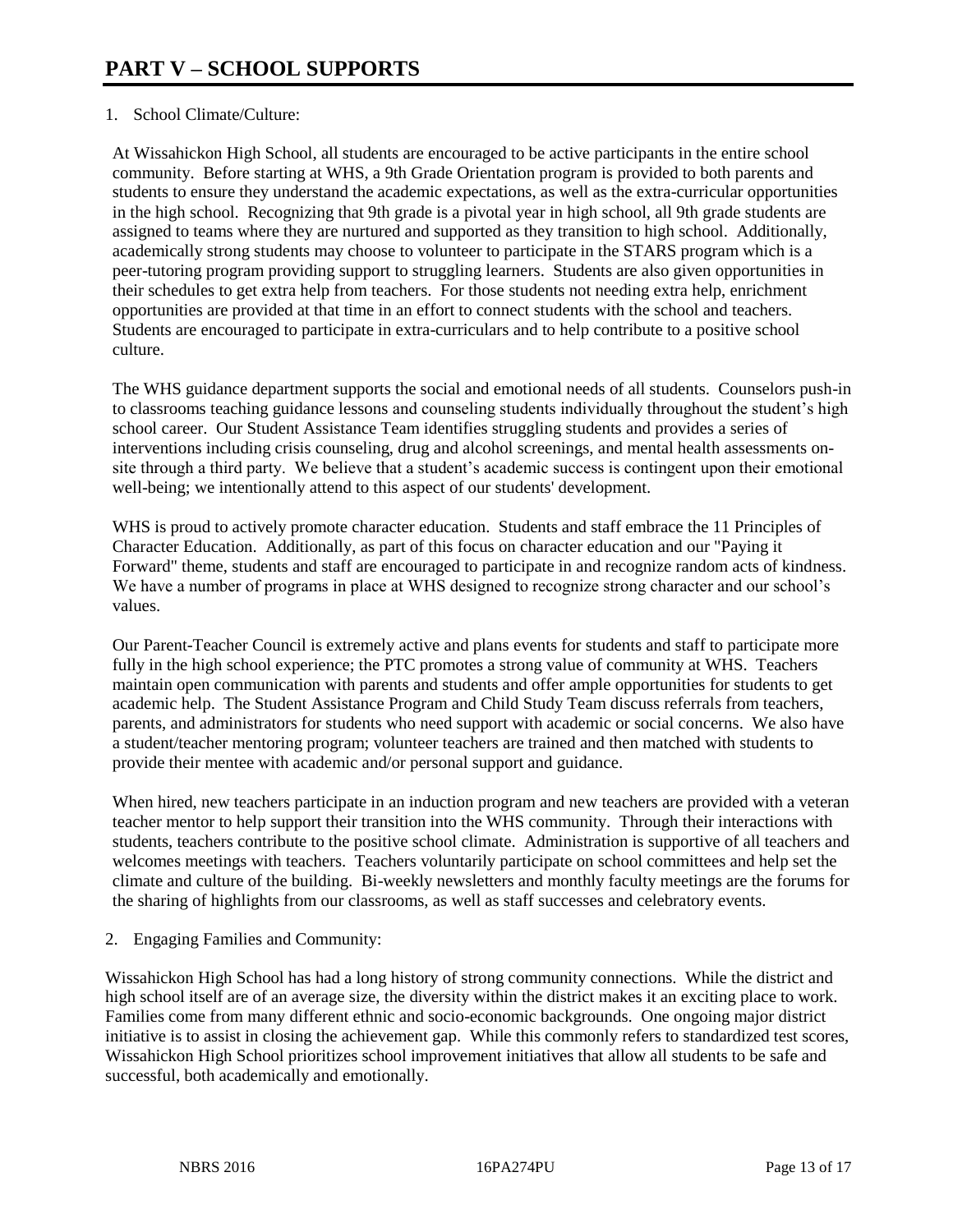Through the district's Communications Coordinator, the Wissahickon community is well-informed about school events and celebrations. The district utilizes social media and technology communication tools to inform the community such as email, twitter, an e-newsletter, and a newly designed website. One of the new features of the district website includes documents and announcements now translated into four different languages. Parents are able to update their email account at any time and sign up for email announcements through the WSD website as well. To encourage ongoing feedback, any member of the community, including parents and students, can submit an anonymous message through the district website's "#Say Anything" form. This form allows WHS community members to voice anonymous concerns and/or questions. Our parents also have access to an online grading portal so they can track their student's progress.

Parents and community members often serve on district committees and offer vital input into the decisionmaking process. Parents and community members have served on the Food Service committee, Strategic Planning Committee, Athletic Task Force, and Technology Committee, to name a few. They have also participated in the hiring of key district personnel. Through the Parent Teacher Council and the Wissahickon Educational Opportunities Foundation, parents are intimately involved in the daily life of the high school. Many varsity sports are supported by a parent Booster Club as well. At WHS, parents are highly connected and invited in during Parent Teacher Conferences, Back to School Night, and visitations during American Education Week.

One specific program that involves the community is called "Bridge to Employment" (BTE). BTE, sponsored by Janssen Biotech, which is located within the district but a subsidiary of Johnson and Johnson, involves students with college potential and exposes them to careers in the science field. Along with support from the Montgomery County Community College (MCCC), BTE provides students with hands-on learning opportunities, career exploration, job shadowing, mentoring, mock interview practice, and enrolls them in college. Another program opportunity for our students is Gateway to College. WHS students who are at risk of not graduating, due to academic and/or personal concerns, are awarded the opportunity to attend this program at Montgomery County Community College. The students enroll in courses at the college and earn credits to fulfill their high school requirements, as well as get a head start on college credits at MCCC. The program also involves counseling support and future planning guidance. Additionally, we have a program for our seniors called Social Lab. Students in this program participate in internship opportunities at local businesses and hospitals within our community for part of their school day. This hands-on opportunity fosters student growth and development. All of our seniors are also required to complete a graduation project. As part of this self-directed exploratory program, many students participate in service projects within our community.

# 3. Professional Development:

Professional Development opportunities at Wissahickon High School are thoughtfully planned and implemented. For several days prior to the first student day, new teachers attend an intensive induction program, introducing them to the instructional expectations of the district, as well as the procedures at WHS. New teachers are taught best pedagogical practices in instruction as well as all of the procedures and policies of the district. New teachers participate in the induction program for three years, are assigned a mentor teacher, and are required to attend regularly scheduled meetings and professional development opportunities to prepare them to be successful in our system. All staff attend intensive professional development throughout each school year in which best practices of teaching and learning are shared. Our staff engages in professional development sessions before the school year begins, during in-service days, and monthly during our faculty meetings.

Often, a yearly theme(s) is selected for professional development opportunities, based on the needs of the staff and the goal of overall success for all of our students. For example, currently, Wissahickon High School has embraced differentiated instruction, the achievement gap, and character education as areas of focus. Through skillful training on differentiated instruction strategies, teachers are taught how to meet the needs of individual learners. Our professional development opportunities help teachers learn how to use assessment to guide instruction. We deliberately focus on increasing the success of all of our student subgroups and brainstorm methods to meet the needs of students individually and based on racial, ability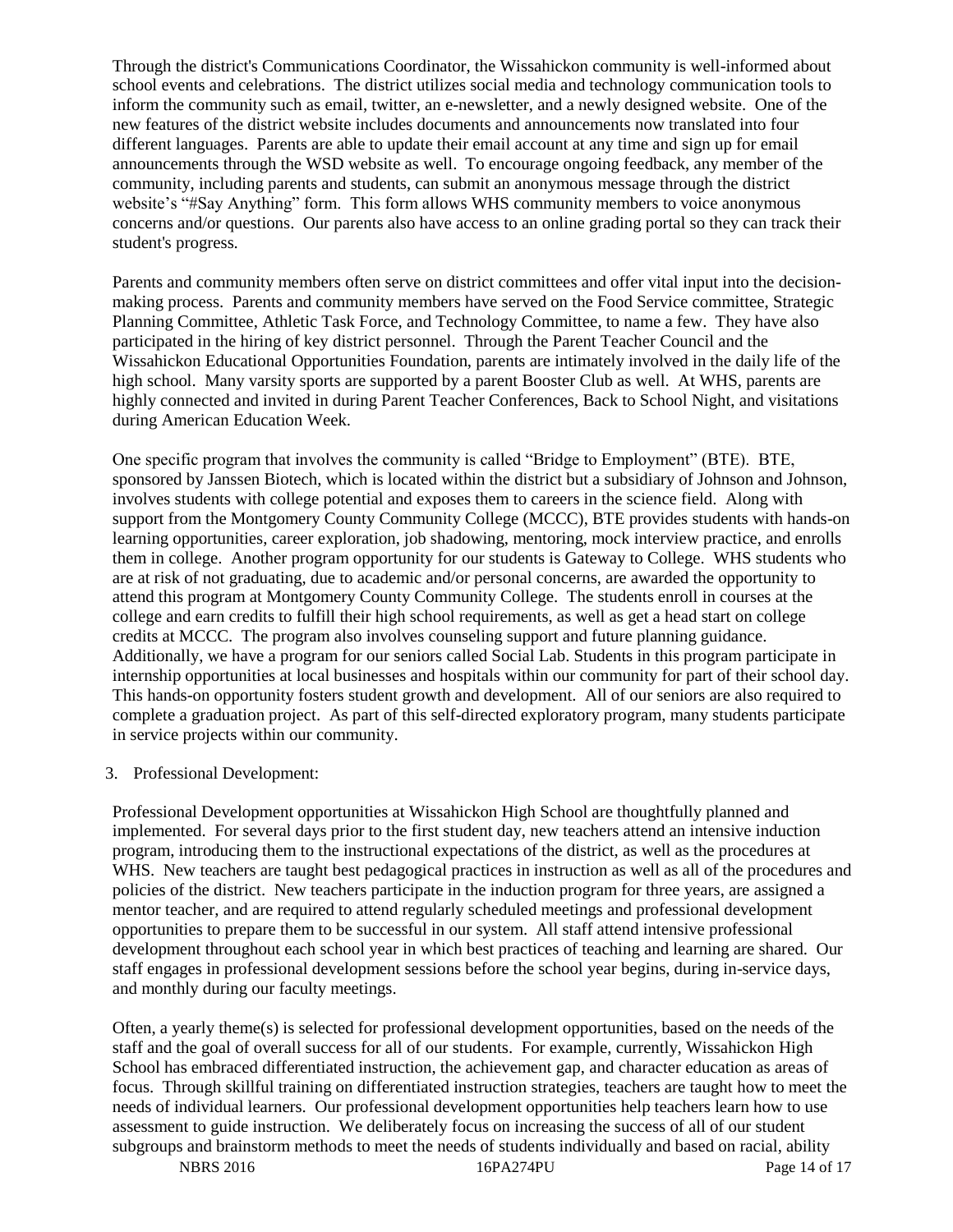level, and economic subgroups. Our focus on character education emphasizes a need for teachers to focus on "the whole student". Professional relationships are cultivated with outside consultants in an effort to improve student achievement, impact staff performance, and address each of our focus areas. Consultants support our efforts to implement a train-the-trainer approach; we often rely on leaders within our staff to provide growth opportunities for their colleagues. This approach builds teacher leaders within the system and encourages ongoing collaboration. Through our professional development programs, teachers improve their teaching practices and build stronger relationships with their students, leading to improved student performance in the classroom. Data is consistently collected to ensure progress is being made in our focus areas and necessary adjustments are made in our programming accordingly.

Another extremely valuable professional development practice at Wissahickon High School is the Best Practices - Colleague to Colleague Professional Development day. Teacher leaders are encouraged to present their best practices in their classrooms to their colleagues in sessions throughout an in-service day. All teachers select sessions of interest and learn directly from their colleagues (both teachers and administrators). Again, this practice encourages developed leadership within the staff. Teachers are empowered to be leaders because we believe that the capacity to do great things lies within the teachers themselves. Needs of students and staff are identified and teachers are then taught to be experts in these areas and these teacher leaders work with and support their colleagues in these areas of need. Administrators also work collaboratively with these teacher leaders and support all staff in the implementation of best teaching practices and techniques.

# 4. School Leadership:

The leadership philosophy of Wissahickon High School seeks to build on the diversity of its community members. One major tenet of the Wissahickon philosophy is that all stakeholders are expected to collaborate. Similar to all schools, we have the requisite administration meetings (one principal, three assistant principals, one athletic director, and one building and grounds supervisor), guidance meetings, department chair meetings, and other such committee meetings. At WHS, these meetings all follow the same general principles – frank, open discussion about the culture and climate of WHS and what can be done to improve the achievement of all students. We all play a part in bettering the school experience of all of our students.

Teachers are asked and encouraged to be collaborators concerning student success. WHS has two teams that track student progress, both in the academic and social-emotional realms. These teams (Case Management/Child Study and Student Assistance Program) both consist of teachers, administrators, guidance counselors, the school nurse, and the school resource officer. Team members are expected to communicate with teachers, collect data, and lead the discussion about problem solving strategies that will help all students. Intervention strategies are determined and each case is closely monitored to ensure positive changes.

Department Chairs are lead teachers within each curricular area. They also practice distributive leadership. They are expected to communicate to and build consensus within their departments concerning a positive school climate and student achievement. They are tasked to be instructional leaders and are provided with resources to share and model for their colleagues. They are key communicators in our efforts to minimize our achievement gap and practice effective differentiated instruction. They are also active in curriculum review and have wide discretion over budgetary matters. More recently, they have been in close collaboration with the colleagues at Wissahickon Middle School to discuss issues such as tracking, placement testing, curricula, and best instructional practices.

Wissahickon High School students are also expected and encouraged to practice their leadership skills at the school. There are countless opportunities for students to serve as leaders and our students are instrumental in building the positive school climate we have at WHS. Many student leaders meet with the school administration on a regular basis during our Enrichment Period. We have over thirty co-curricular student clubs where leaders make their impact. Two groups that I think provide a glimpse into the opportunities students have at WHS are our FANS club and our DVCEE student cohort. Years ago, several students banded together to form a "FANS" club at the school. In time, this has now become one of our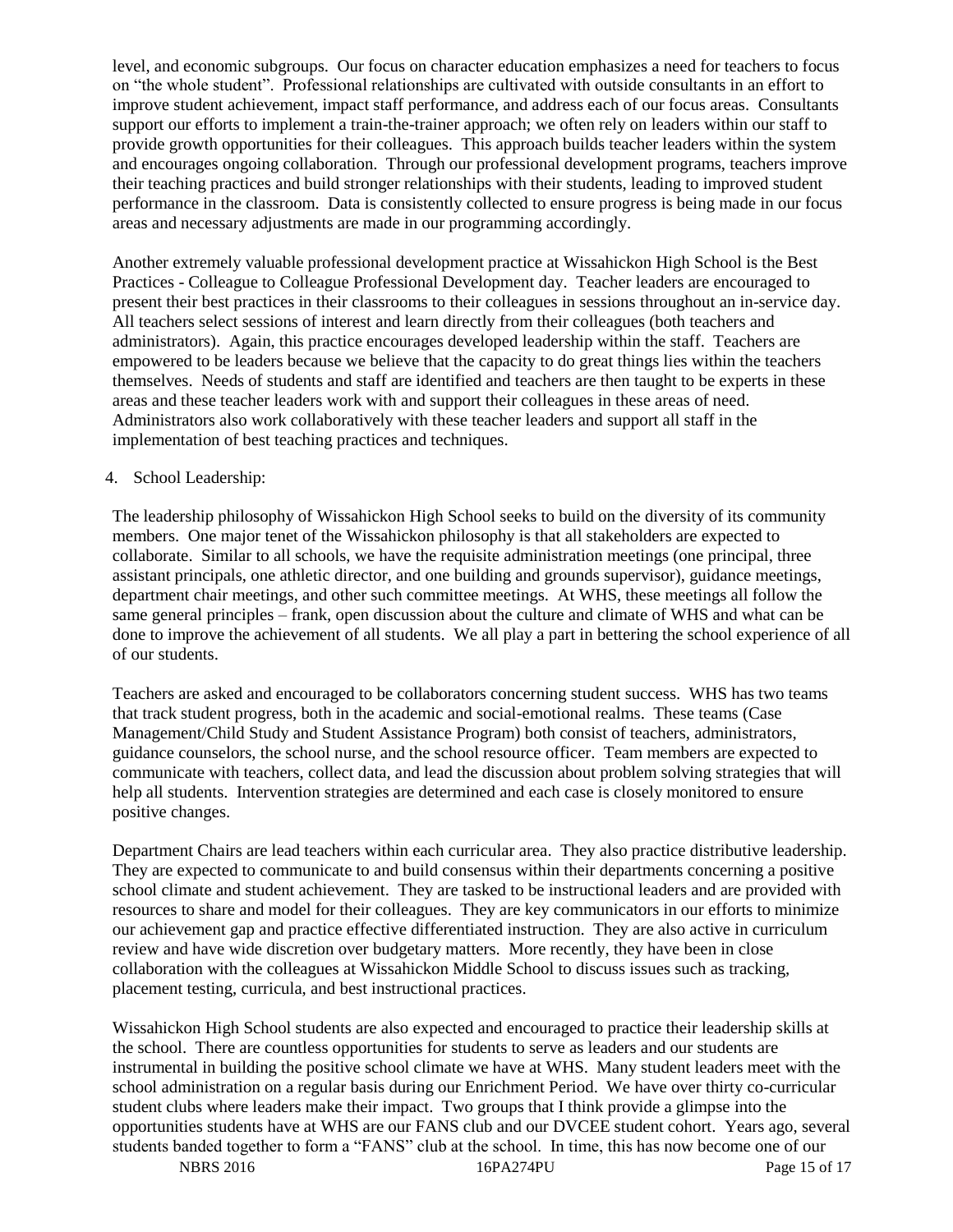biggest clubs at WHS and its sole purpose is to raise school spirit. FANS students can be spotted at football games, field hockey games, and other student events such as concerts or a robotics competition; they provide their support to their peers at competitions and performances. Wissahickon School District has made one of its goals to reduce the achievement gap across the district. To assist in this, WHS has sent a group of students to conferences supported by the Delaware Valley Consortium for Excellence and Equity (DVCEE). At these events, students collaborate with other schools in the region to come up with solutions for attacking the achievement gap at their schools and learn insights into themselves and their leadership potential.